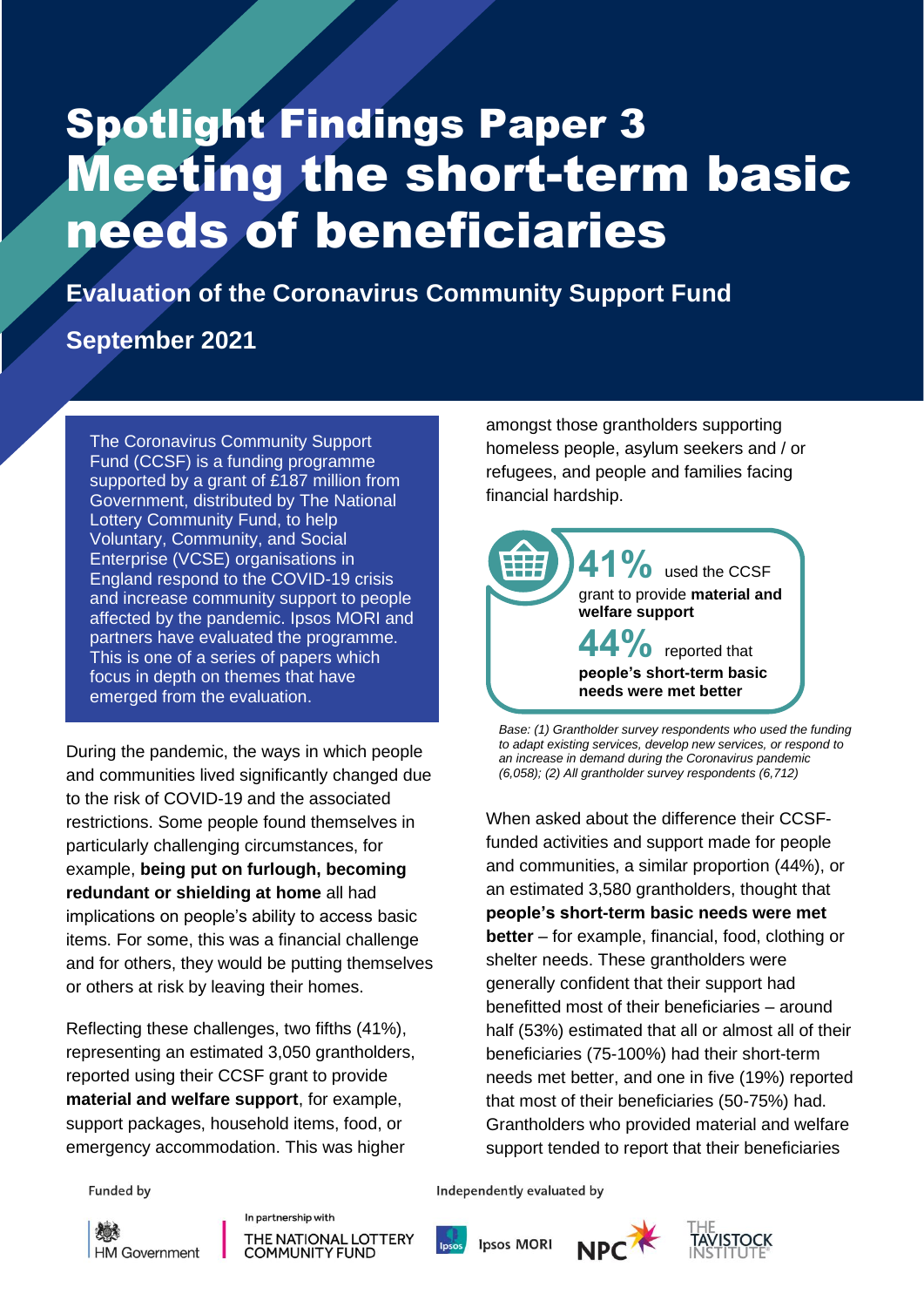had their short-term basic needs met better $1$ . Among grantholders who supported beneficiaries with meeting their short-term needs, the most common type of support was the provision of **food** (by an estimated 2,850 grantholders), followed by **toiletries and hygiene products** (by an estimated 1,990 grantholders) and **essential household items** such as cleaning products (by an estimated 1,680 grantholders). Smaller proportions provided clothing, emergency cash grants and accommodation.

### **Grantholders who supported people's short-term basic needs provided…**



*Base: All grantholder survey respondents who stated that their CCSF-related delivery was perceived to have better met the short-term basic needs of the beneficiaries (2,944)*

One in three (33%) grantholders also stated that they offered '**other'** support to beneficiaries. Evidence from the qualitative research provided more detail on these different types of support and the impact on people's day-to-day needs, which is detailed below.

Prior to the pandemic, some grantholders provided material and welfare support as part of their existing delivery model, for example, food banks. However, there was clear evidence that

other grantholders had identified that access to these items was an increasing need within their community and therefore adapted or developed new activities to respond. This often coincided with grantholders supporting **different types of beneficiaries** and **reaching more beneficiaries** than before. The CCSF Process Evaluation also identified an increased focus on grants that support basic needs compared with before the pandemic, which represented a change for The National Lottery Community Fund.

One of my members of staff fed back to me – she said, 'It's about survival.' They were the words she used. I didn't, at the time, appreciate the gravity of that but it was true. All of a sudden we had people asking for food, we've never had that before. People asking for phone credit. The little things that they've usually been able to provide for themselves, all of a sudden people were in a position where they could no longer provide the basics. We utilised some of the funding to go towards food, activity and well-being products and parcels that we dropped off at doorsteps and supported people on a doorstep.

**Grantholder**

### Delivering food and prepped meals

Grantholders identified that people were struggling to access food for multiple reasons. This included people and families struggling financially as well as people who were vulnerable and shielding finding it more difficult to go to shops or get support from others – for example, visits from family members. In response, grantholders, including those who did not previously provide food, started **shopping pick-up and delivery services** or prepared and delivered **home-cooked meals**. For example, one grantholder previously provided face-to-face activities for children and young people but used the CCSF grant to transition to delivering food and meals for families in need, including those of the young people they previously supported.

 $1$  This finding was identified through a latent class analysis – see Spotlight Paper 6 for more information.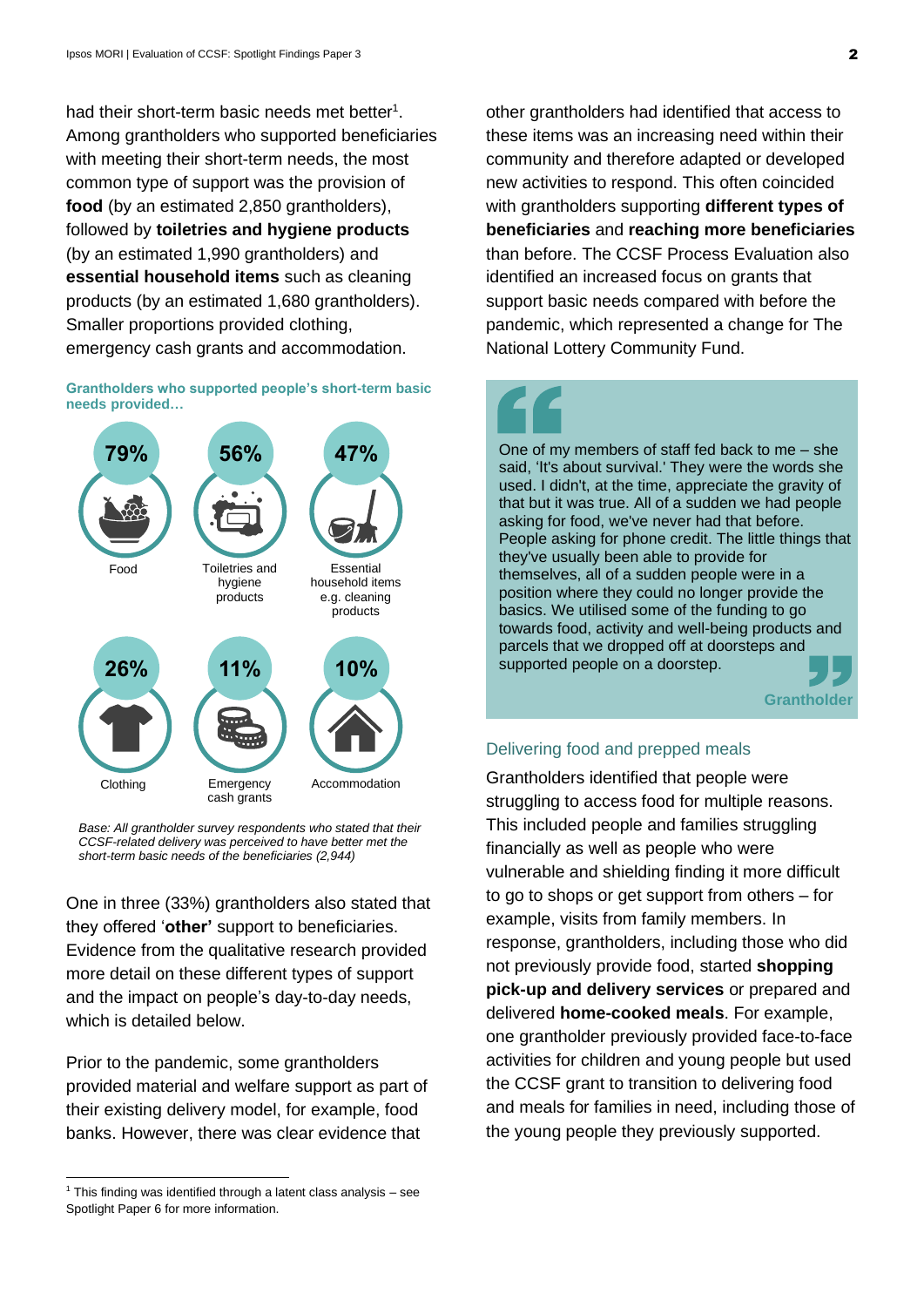Findings from the volunteer survey also demonstrated a shift towards food provision compared with volunteer activities prior to the pandemic.

They weren't worried about calling us if they needed a food hamper or a delivery … they knew their children were safe with us in the holiday club, and we were feeding them. We did hot meals for the children that we knew were going to struggle and maybe wouldn't have a hot meal at home.



Grantholders strengthened or developed partnerships with **local foodbanks, supermarkets, and pubs/restaurants** to purchase food or prepare meals. The frequency of deliveries varied – food shop deliveries often occurred **weekly** while some grantholders provided meals **every day of the week**. The CCSF funding helped grantholders especially when there was increased demand enabling them to adapt by **recruiting staff or volunteers or purchasing additional equipment and/or food**. Some delivery models donated food to beneficiaries while other grantholders set up **bespoke payment systems** that enabled beneficiaries to pay for their shopping and/or meals (often using discounted prices).

Although the primary purpose was to ensure people could access food (and therefore improve their physical health and nutrition), both grantholders and beneficiaries talked about the **positive effects these activities had on people's mental health and wellbeing,** by easing anxiety relating to having enough food for themselves and their family. It also provided more **social connection**, which was especially important for people living alone and shielding who had limited contact.

They would ring the doorbell, put the shopping in the passage, they'd just say, 'How are you doing today?', it was, 'Let's have a chat at the front door,' which broke the monotony of the day. I wasn't seeing anybody, so it was really lovely to know somebody was coming.

## **Beneficiar**

Grantholders catered to dietary requirements and special requests to help people feel looked after and give them a **sense of consistency** from their life prior to the pandemic. Grantholder views from both the qualitative research and the CCSF Learning Hub<sup>2</sup> also highlighed that offering culturally sensitive meals, for example, halal, was important for successfully reaching communities.



### Household items, toiletries and hygiene products

Often together with food parcels, grantholders purchased and delivered other essential household items, including toiletries and hygiene products. These were items that could typically be purchased alongside food in supermarkets and delivered together to provide people with the everyday items they needed. Some grantholders delivered '**wellbeing packs**' with small luxuries to boost the mood and wellbeing of beneficiaries.

It was food and essential toiletries. So, toothpaste, toothbrush, shampoo, conditioners, moisturisers, and that sort of thing. Then the food provision was mainly cereals and soup and those sorts of canned foods – things that can be kept for a while.



<sup>&</sup>lt;sup>2</sup> The CCSF Learning Hub was an online platform set up to enable grantholders to build connections and share learning during COVID-19.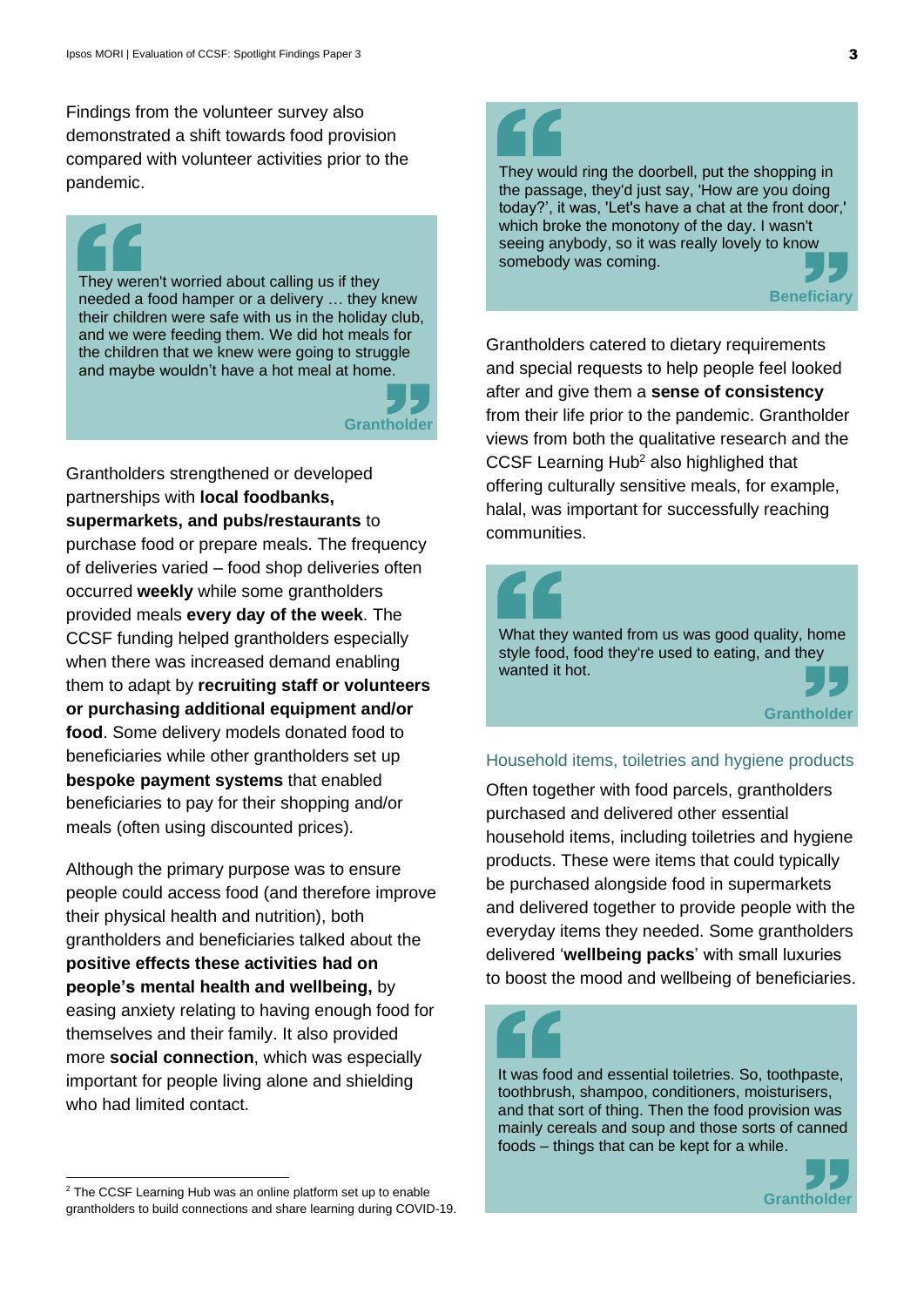Again, a key benefit for the people and communities supported was that **they did not expose themselves to the risks of the pandemic**, especially if they or family members were vulnerable.

It was a good thing for [the grantholder] to offer and it helped a lot of people who just felt safe and secure in the knowledge that they didn't need to go out.



### Prescriptions and medicines

Grantholders also picked up and delivered prescriptions and medicines for beneficiaries, developing **close links with local pharmacies** who did not have delivery services. This support was critical for some beneficiaries with repeat or regular prescriptions that they require for longterm conditions.

Getting the medication is a basic need but it also becomes a source of big worry and mental stress for people. So, it's a bit more than just the physical side of things … I think there's probably a big mental well-being aspect to that as well as physical well-being.

**Volunteer**

Grantholders who worked with specific groups of people, for example, those with visual or hearing loss, or those with learning or physical disabilities, used the CCSF grant to **ensure they had any equipment or items they needed for daily activities**.

Some also helped take beneficiaries to their vaccination appointments, which was also noted by a CCSF Learning Hub activity that asked how grantholders were supporting the vaccine rollout in their communities. A small number of grantholders also delivered outreach activities to people who had not been vaccinated and

information sharing about how to access the vaccine.

### Essential items for health and wellbeing

Some grantholders **tailored their support to the specific needs of their beneficiaries** especially as they changed throughout the pandemic and lockdown restrictions. In most cases, these **responded to emergency situations to prevent a breakdown in people's mental health.** For example, grantholders purchased **kitchen items** (such as fridgefreezers, microwaves or blenders) to help individuals cook for themselves or their families.

### **Case Study Example:**

Society Inc are a registered charity that provides mentoring and befriending across the Greater Manchester area. During the pandemic, the charity also began receiving new types of requests for support beyond mentoring and befriending. For example, people were asking for food, toiletries or phone credit, especially those who were vulnerable and shielding. Society Inc used part of the CCSF grant to deliver food, activity and well-being products and parcels to doorsteps, including 65 Christmas hampers. They also purchased and provided computer tablets and phones to help clients engage in online activity and support.

If staff saw that a client needed a specific item that would support their physical and/or mental wellbeing, staff could 'apply' to use a portion of the CCSF grant to purchase these items.

"*My fridge-freezer was broke and all the food that was in it, I had to fling … She rang me back a few days later and said [Society Inc] were getting me a fridgefreezer. It was just unbelievable …it's lovely."*

### **– Beneficiary**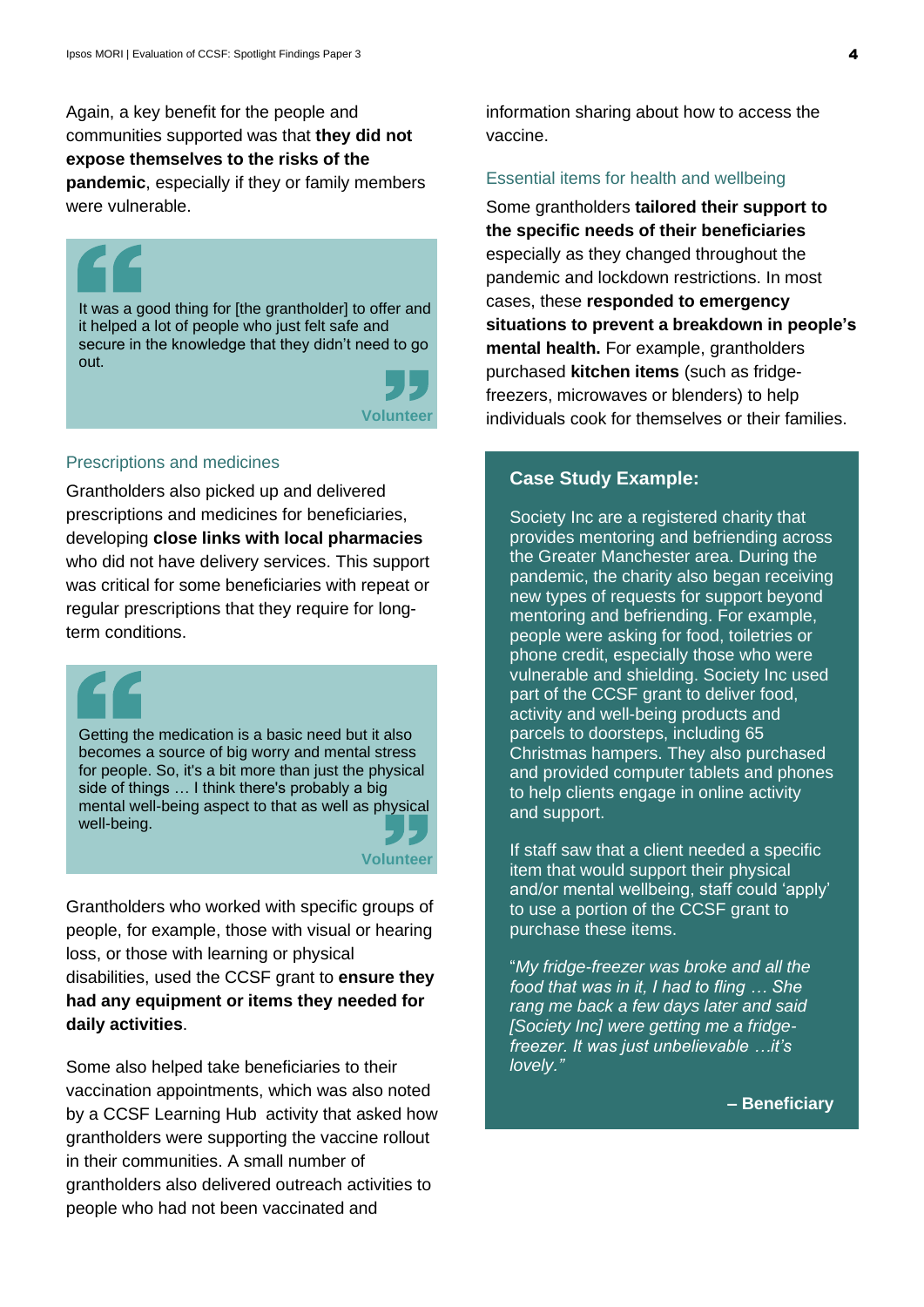We helped somebody, she had no carpets, no fridge, no freezer, no money, and with a family, with a son and a daughter who wouldn't go to school and we helped her to get some stuff. And the son, we helped him get a bike so he could go to work, he got a job. We helped his mum to get a second-hand fridge-freezer and that kind of thing.



Grantholders also recognised that some people did not have digital devices and/or the knowledge or confidence to use them to access support. As such, some provided beneficiaries with devices, such as a **mobile, tablet or laptop**, or **phone credit**, if needed. Some beneficiaries also needed support using the device – for example, **how to access support or order shopping online**.

He also wanted a phone that he could access the internet on. His contribution would be that he could top that phone up and pay for the internet, because he was able to do that financially, but he wasn't able to pay for the initial outlay of the equipment and the phone. We supported him with that and had one of our mentors doing home visits to him … We had to teach him how to utilise the phone. It wasn't just a matter of buying it for him, it was about showing him how he could do his shopping online, where previously he'd had carers who dropped off shopping, etc..

**Grantholder**

### Supporting other short-term basic needs

A small proportion of grantholders used their CCSF grant to support beneficiaries by providing **clothing**; offering **emergency cash grants**; or finding them **suitable accommodation**. This included organisations working with homeless people who were acutely impacted by the pandemic and restrictions. Grantholders also provided **safeguarding** and **signposted people** 

**to services** where they needed additional specialist support in the short-term.



The priority is to meet the homeless' essential needs, so that comes down to housing as and when we can and then things like providing hygiene, food and clothing. Secondary, it would be to build up the communities' confidence of health and well-being. Once someone has been rehomed, they're offered ongoing support.



Other grantholders provided **activity packs for children and adults**, including books or creative tasks. While closely linked to educational development, these packs supported the wellbeing of children and families who experienced difficulties during the pandemic.

### Key takeaways

Overall, for some beneficiaries, the provision of material and welfare support to support people's short-term basic needs was **critical to preventing and/or responding to potential emergency situations** given higher levels of need than usual. Providing food, medication and other items essential for day-to-day life had wider implications for the physical and mental health and wellbeing of beneficiaries.